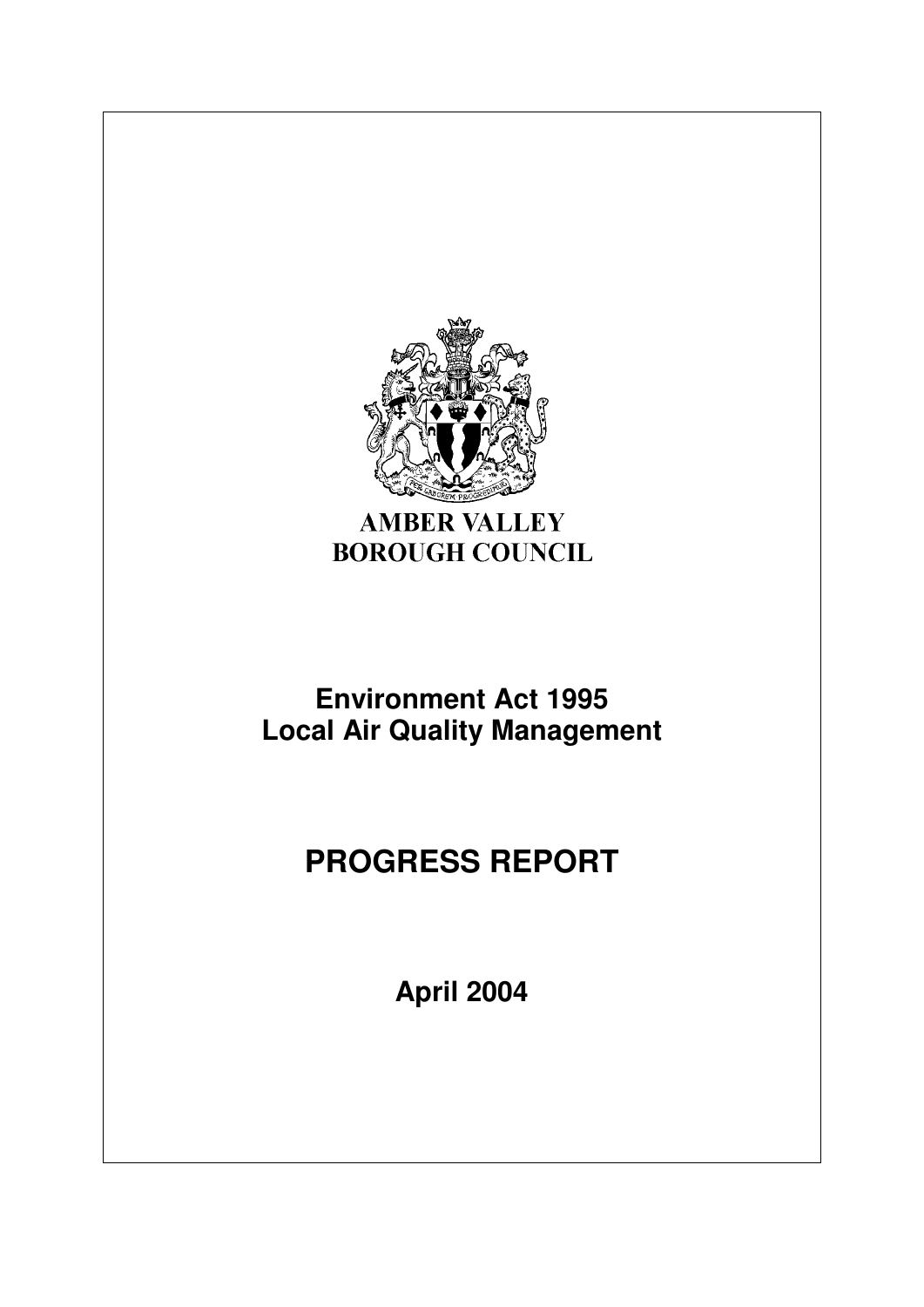## **Executive Summary**

This report summarises the changes and developments that have taken place within the Borough since the last round of review and assessment of air quality for Amber Valley Borough Council. It focuses on any significant changes to industrial, domestic and road transport sources since the second round review was undertaken and evaluates whether there is a need for further investigation to determine whether the air quality standards and objectives are likely to be achieved or continue to be met if levels are currently below the standards.

Conclusions from the previous Updating and Screening Assessment are listed in this document for reference and, together with the outcome of this report, consideration is given to the need for a detailed review for individual pollutants. The pollutants evaluated are:

- Carbon monoxide
- Benzene
- 1,3 Butadiene
- Lead
- Sulphur Dioxide
- Particulate matter  $(PM_{10})$
- Nitrogen dioxide

Since there has been little change since the Updating and Screening Assessment done for this Council in 2003, the pollutants have not been considered on an individual basis but a conclusion has been reached about the overall need for a detailed assessment. For all the pollutants listed above, the round 2 review showed that the objectives are expected to be achieved in all areas and for all road links within the Borough. This report also shows that there is little likelihood of any air quality objectives being exceeded and it is not proposed therefore to proceed to a detailed assessment for any of the identified pollutants.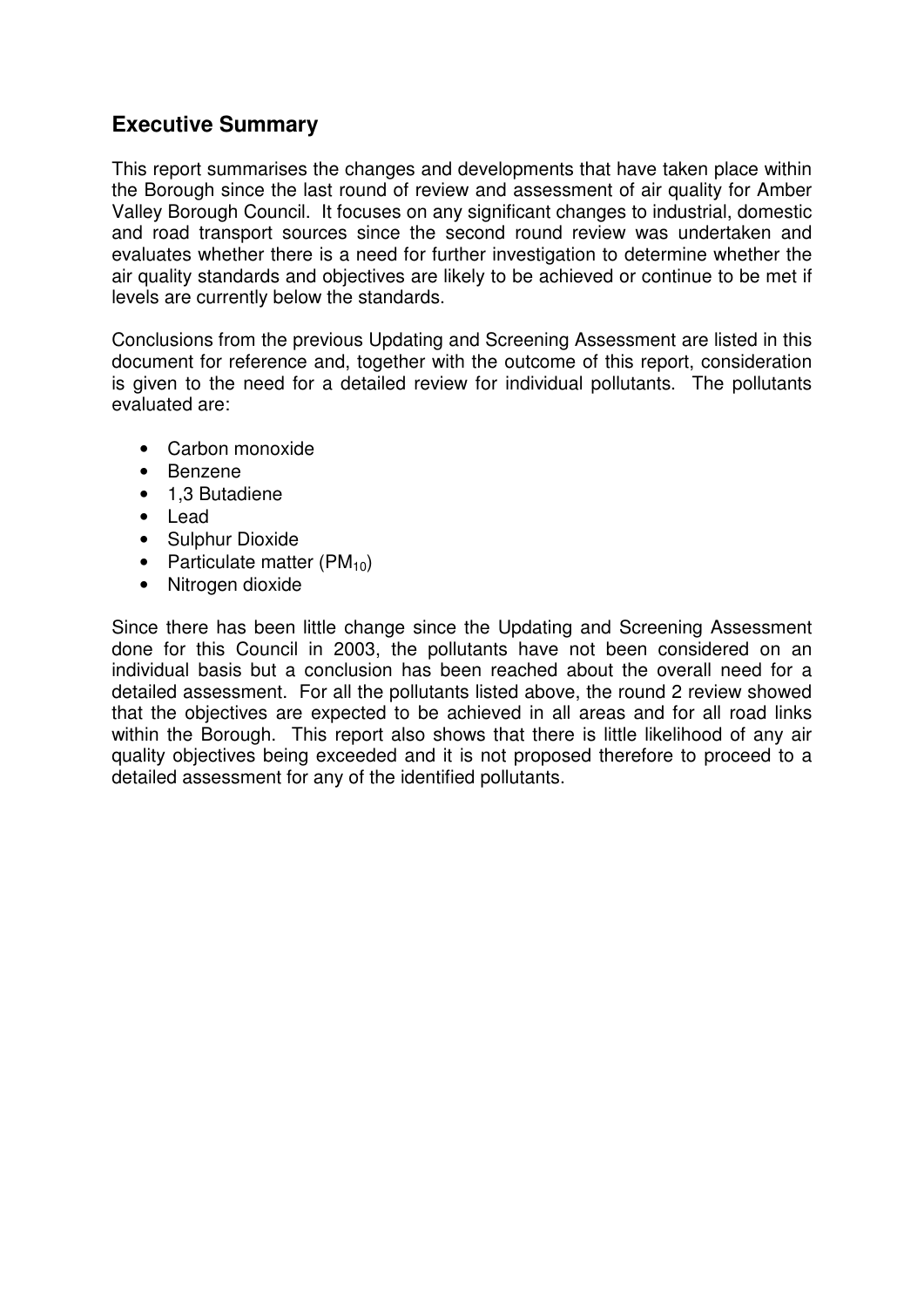## **The Borough of Amber Valley**

The borough of Amber Valley forms one of the nine Local Authority districts in Derbyshire. Located on the eastern side of Derbyshire, between Derby to the south, and Chesterfield to the north, the area gets its name from the River Amber, which flows, through it.

The area is comprised of four main towns; Alfreton, Belper, Heanor and Ripley, and is divided into twenty-five wards. Amber Valley covers just over 260 square kilometres and, apart from the towns, is largely rural in character. The present population, taken during 2003, is 117,046. The population structure is a product of the Industrial Revolution, when the country moved from an economy based on agriculture, to a manufacturing one. The physical resources and topography of the area made this a particularly significant event in the area.

Coal, limestone and sandstone provided the key natural resources, while the four rivers supplied valuable power sources. Water power on the Derwent allowed the textile industry to grow and prosper. The demand for iron, steel and coal grew in proportion and ensured the rapid development of Alfreton, Heanor and Ripley. The result of this industrial development is that the eastern part of Amber Valley has a distinctly urban character, whilst the west is rural, with a dispersed settlement pattern. The exploitation of natural resources has not only brought direct wealth, but provides a legacy upon which a thriving tourism industry is based.

The borough has almost 500 companies located within its 20 industrial estates, with a further 400 located on singular sites or within the urban areas. The gradual shift away from the two traditional industries of coal mining and textiles now means that the area is now well represented in a wide range of industrial sectors including instrument engineering, timber and furniture manufacture, hotels and catering, and business services; textiles and clothing is still a significant industry in Amber Valley.

Although based in the East Midlands, Amber Valley provides access to all parts of the country, including ports, airports and rail stations, without the major congestion problems of larger conurbations. Travel within the borough and local area is also well provided for. Major roads, including the A38 and A6 run through the borough in a north-south direction; the A38 providing a busy link between Derby and junction 28 of the M1. The A609 and A610 also provide links to Ilkeston and Nottingham to the east. In addition, the A52 between Derby and Ashbourne cuts through the southernmost tip of the borough. The only rail stations in the area are at Belper, which is on the busy east coast mainline, and at Alfreton, with through trains to London, Manchester and the north. The River Derwent bisects the area from north to south, running parallel with the A6, Cromford Canal and the local rail line to Matlock.

The area can offer residents and visitors a wide variety of leisure facilities. A thriving tourist industry has developed with attractions such as the American Adventure World, National Tramway Museum, Midland Railway Centre, Kedleston Hall, Wingfield Manor, and numerous parks and gardens.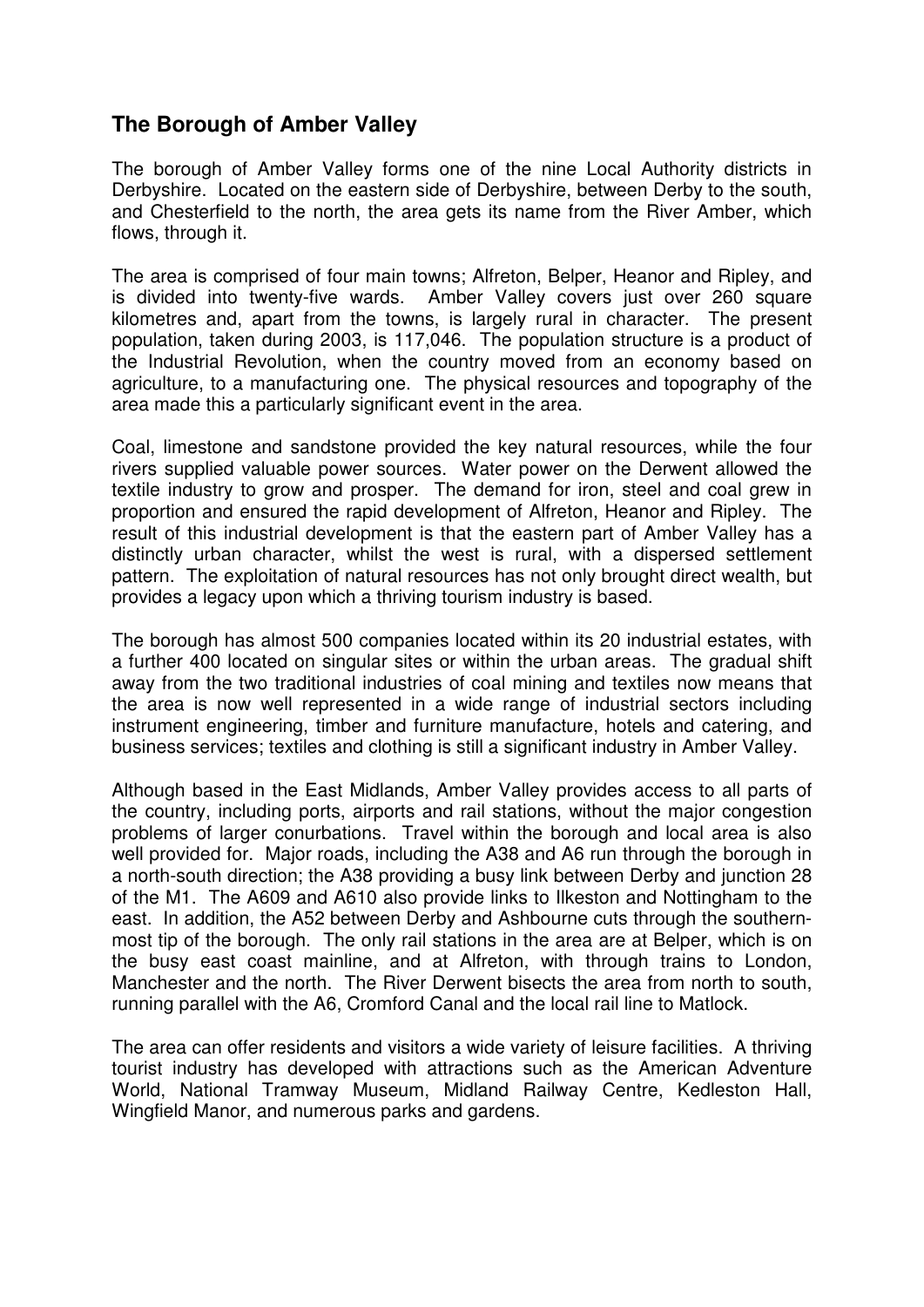## **Contents**

|                |                                                                                                                                                                                                                                                            | Page                                         |  |
|----------------|------------------------------------------------------------------------------------------------------------------------------------------------------------------------------------------------------------------------------------------------------------|----------------------------------------------|--|
| 1              | <b>Introduction</b>                                                                                                                                                                                                                                        |                                              |  |
| $\mathbf 2$    | <b>Air Quality Standards and Objectives</b>                                                                                                                                                                                                                |                                              |  |
| 3              | <b>Consultation</b>                                                                                                                                                                                                                                        |                                              |  |
| 4              | Summary of the 2003 Updating and Screening assessment                                                                                                                                                                                                      |                                              |  |
|                | 4.1<br><b>USA for Carbon Monoxide</b><br>4.2<br><b>USA for Benzene</b><br>4.3<br><b>USA for 1,3 Butadiene</b><br>4.4<br><b>USA for Lead</b><br>4.5<br><b>USA for Sulphur Dioxide</b><br>4.6<br>USA for $PM_{10}$<br>4.7<br><b>USA for Nitrogen Dioxide</b> | 4<br>4<br>5<br>5<br>6<br>$\overline{7}$<br>8 |  |
| 5              | <b>New Monitoring Results</b>                                                                                                                                                                                                                              | 9                                            |  |
| 6              | <b>New Local Developments</b>                                                                                                                                                                                                                              | 9                                            |  |
|                | 6.1<br><b>Retail Developments</b><br><b>Mixed Use Developments</b><br>6.2<br>6.3<br>Part A(1), A(2) and B Sites<br>6.4<br><b>Landfills, Quarries and Opencast Sites</b>                                                                                    | 9<br>9<br>10<br>11                           |  |
| $\overline{7}$ | <b>Action Plans</b>                                                                                                                                                                                                                                        |                                              |  |
| 8              | <b>Local Air Quality Strategy</b>                                                                                                                                                                                                                          |                                              |  |
| 9              | <b>Planning and Policies</b>                                                                                                                                                                                                                               |                                              |  |
| 10             | <b>Local Transport Plans</b>                                                                                                                                                                                                                               |                                              |  |
| 11             | <b>Conclusion of Progress Report</b>                                                                                                                                                                                                                       |                                              |  |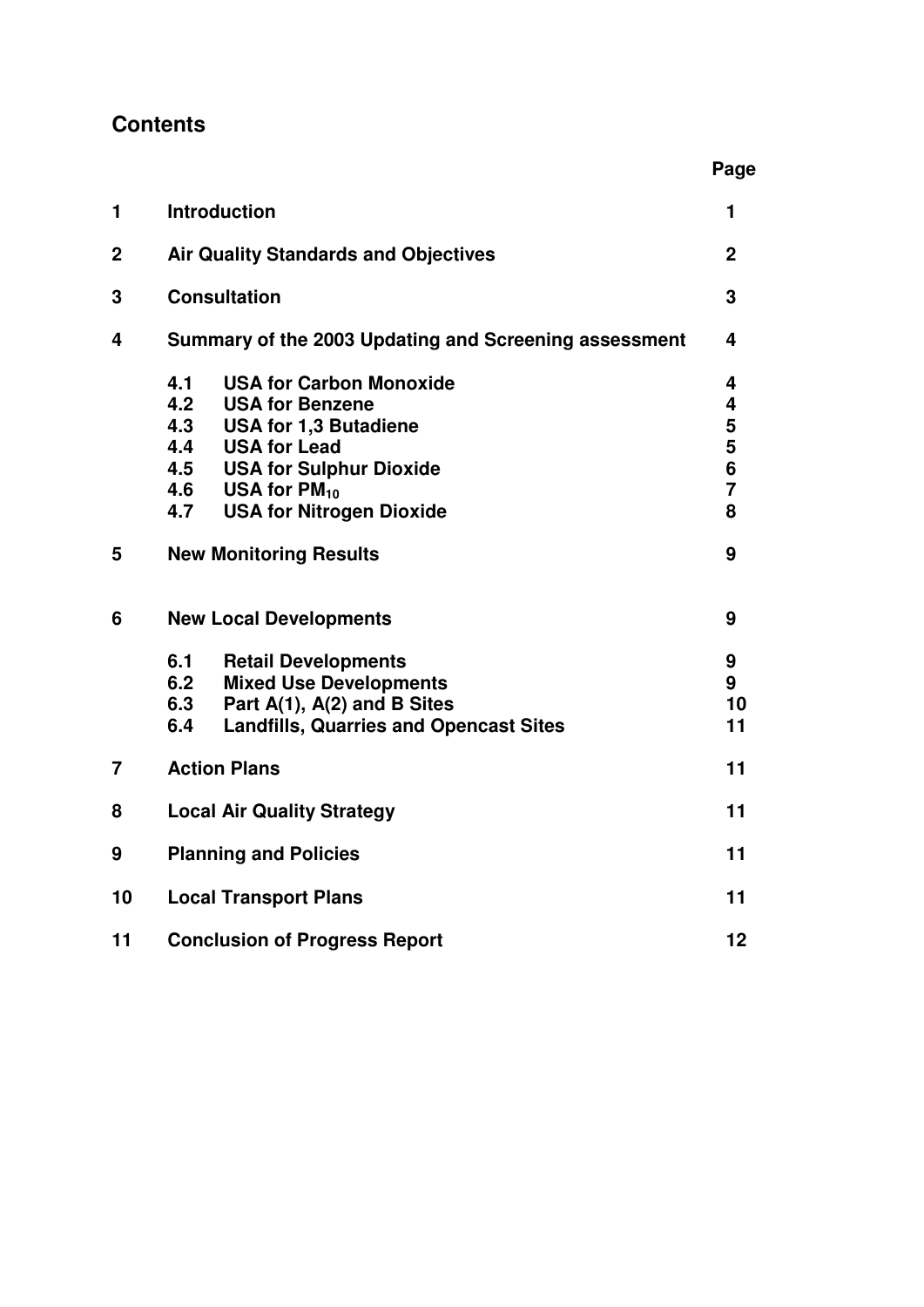## **1 Introduction**

The Environment Act 1995 brought a responsibility for local authorities to review and assess the quality of air within their district. This process started in 1999/2000 with the first Review and Assessment being undertaken for the Borough. This was conducted in 3 stages and evaluated the likelihood of any of the air quality standards listed in the regulations being exceeded. The conclusions of that review are not reproduced within this report.

National and international policies are being implemented to bring about reductions in polluting emissions, particularly from road traffic and some industrial sectors. Local sources however, do have the potential to emit significant quantities of some pollutants and for this reason, review and assessment must be undertaken at the local level.

In order to ensure that the anticipated reductions in pollutant levels detailed in the previous report occur as predicted and that the anticipated targets are still likely to be met, local authorities are required to conduct reviews on a 3 – yearly cycle. These will now be in 3 parts: -

- An 'Updating and Screening Assessment' this will be done in the form of a desk study to identify any changes that may have occurred since the last reports and evaluate whether these are likely to lead to improvement or worsening of pollutant levels and thereby determine any change to the risk of exceeding the standards and objectives. If this shows any increased risk then a 'Detailed Assessment will be required.
- A 'Detailed Assessment' this will be a technical evaluation of current and future predicted pollutant levels by monitoring or modelling techniques.
- A Progress Report this will be an interim desk study based report designed to highlight any potentially significant changes that may have taken place in the intervening years between the Updating and Screening Assessments.

The framework under which the Progress Report is to be conducted is set out in the DEFRA document 'Local Air Quality Management – Progress Report Guidance [LAQM.PRG (03)]. This report has been compiled in accordance with this guidance and presents the findings of the Progress Report for Amber Valley Borough Council.

Any comments or enquiries relating to the content or publication of this document should be referred to the author – Ian Shaw (Pollution Manager), Environmental Services Department, Amber Valley Borough Council Tel: 01773 841324 E-mail: mailto:ian.shaw@ambervalley.gov.uk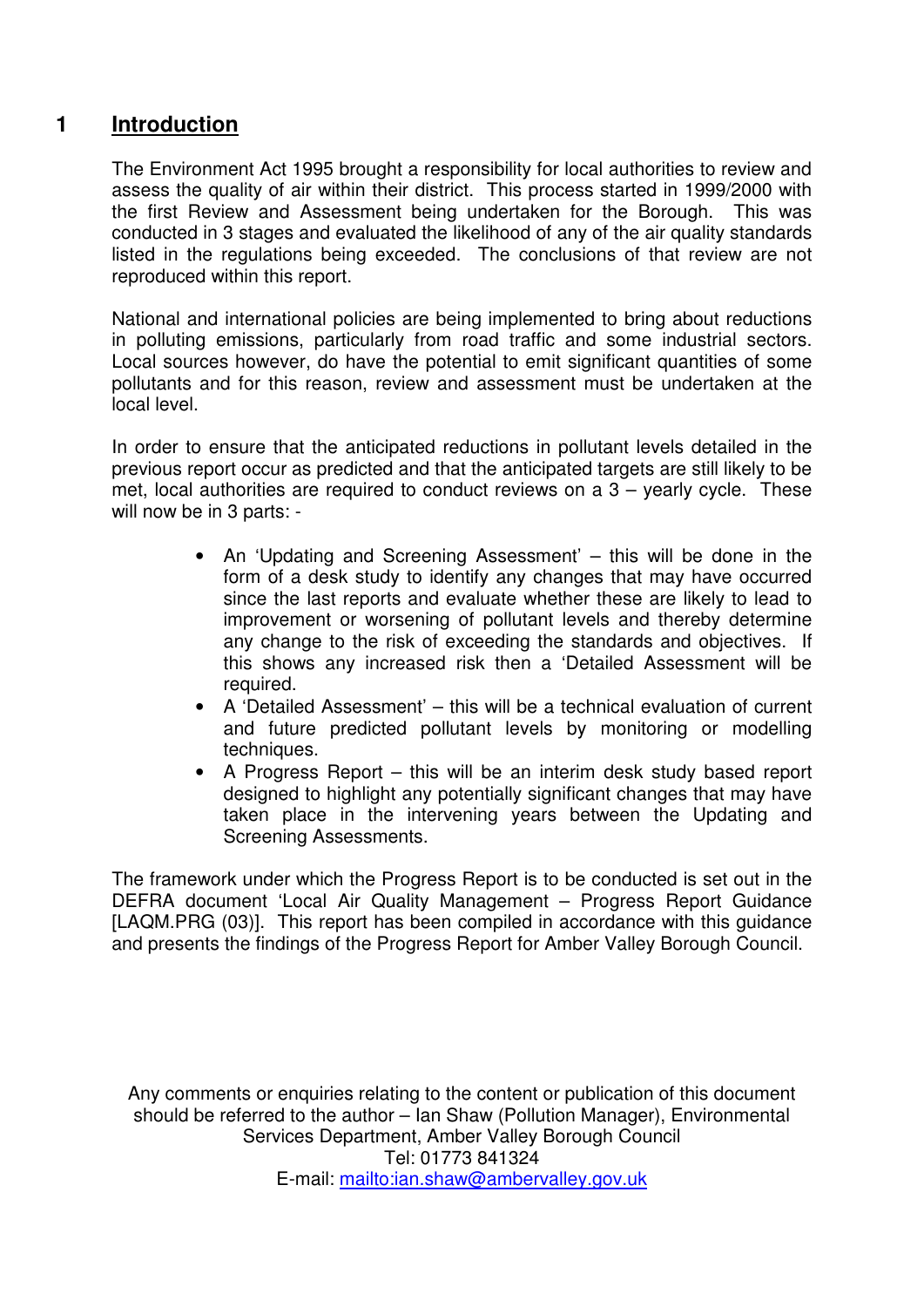## **2 Air Quality Standards and Objectives**

The standards and objectives proposed in the original Strategy released in 1997 were derived from recommendations made by the Expert Panel on Air Quality Standards and were based on scientific and medical evidence of the effects of a particular pollutant on human health. The standards were set at a level that was assumed would present minimum or no risk to health.

The Strategy was revised in January 2000 and amended regulations released at this time. Further amendments to the regulations were released in 2002 which again revised the air quality standards and objectives. A summary of the current standards and objectives is given in the table below.

## **Table 1 Summary of the Revised Air Quality Standards and Objectives**

| <b>POLLUTANT</b>                     |                                                        | <b>STANDARD</b>                    | <b>OBJECTIVE</b>                     |
|--------------------------------------|--------------------------------------------------------|------------------------------------|--------------------------------------|
|                                      | Concentration                                          | Measured as                        | Date to be achieved                  |
|                                      |                                                        |                                    |                                      |
| <b>Benzene</b>                       | 16.25 ug/m <sup>3</sup><br>5.00 $\mu$ g/m <sup>3</sup> | running annual mean<br>annual mean | 31 December 2003<br>31 December 2010 |
|                                      |                                                        |                                    |                                      |
| 1,3-Butadiene                        | 2.25 ug/m <sup>3</sup>                                 | running annual mean                | 31 December 2003                     |
|                                      |                                                        |                                    |                                      |
| <b>Carbon monoxide</b>               | 10 mg/m $3$                                            | running 8-hour mean                | 31 December 2003                     |
|                                      |                                                        |                                    |                                      |
| Lead                                 | 0.5 $\mu$ g/m <sup>3</sup>                             | annual mean<br>annual mean         | 31 December 2004<br>31 December 2008 |
|                                      | 0.25 $\mu$ g/m <sup>3</sup>                            |                                    |                                      |
| Nitrogen dioxide                     | 200 $\mu$ g/m <sup>3</sup> with less                   | 1 hour mean                        | 31 December 2005                     |
|                                      | than 18 ex/yr                                          |                                    |                                      |
|                                      |                                                        |                                    |                                      |
|                                      | 40 ug/ $m3$                                            | annual mean                        | 31 December 2005                     |
|                                      |                                                        |                                    |                                      |
| <b>Fine particles</b><br>$(PM_{10})$ | 50 $\mu$ g/m <sup>3</sup> with less<br>than 35 ex/yr   | 24-hour mean                       | 31 December 2004                     |
| <b>Gravimetric</b>                   |                                                        |                                    |                                      |
|                                      | 40 ug/ $m^3$                                           | annual mean                        | 31 December 2004                     |
|                                      |                                                        |                                    |                                      |
| <b>Sulphur dioxide</b>               | 350 $\mu$ g/m <sup>3</sup> with less                   | 1 hour mean                        | 31 December 2004                     |
|                                      | than 24 ex/yr*                                         |                                    |                                      |
|                                      | 125 $\mu$ g/m <sup>3</sup> with less                   | 24-hour mean                       | 31 December 2004                     |
|                                      | than 3 ex/yr*                                          |                                    |                                      |
|                                      |                                                        | 15 minute mean                     | 31 December 2005                     |
|                                      | 266 $\mu$ g/m <sup>3</sup> with less<br>than 35ex/yr*  |                                    |                                      |
|                                      |                                                        |                                    |                                      |
|                                      |                                                        |                                    |                                      |

## **KEY**

 $\mu$ g/m<sup>3</sup> micrograms per cubic metre

ex/yr\* exceedences per year

Source - 'The Air Quality Regulations 2002'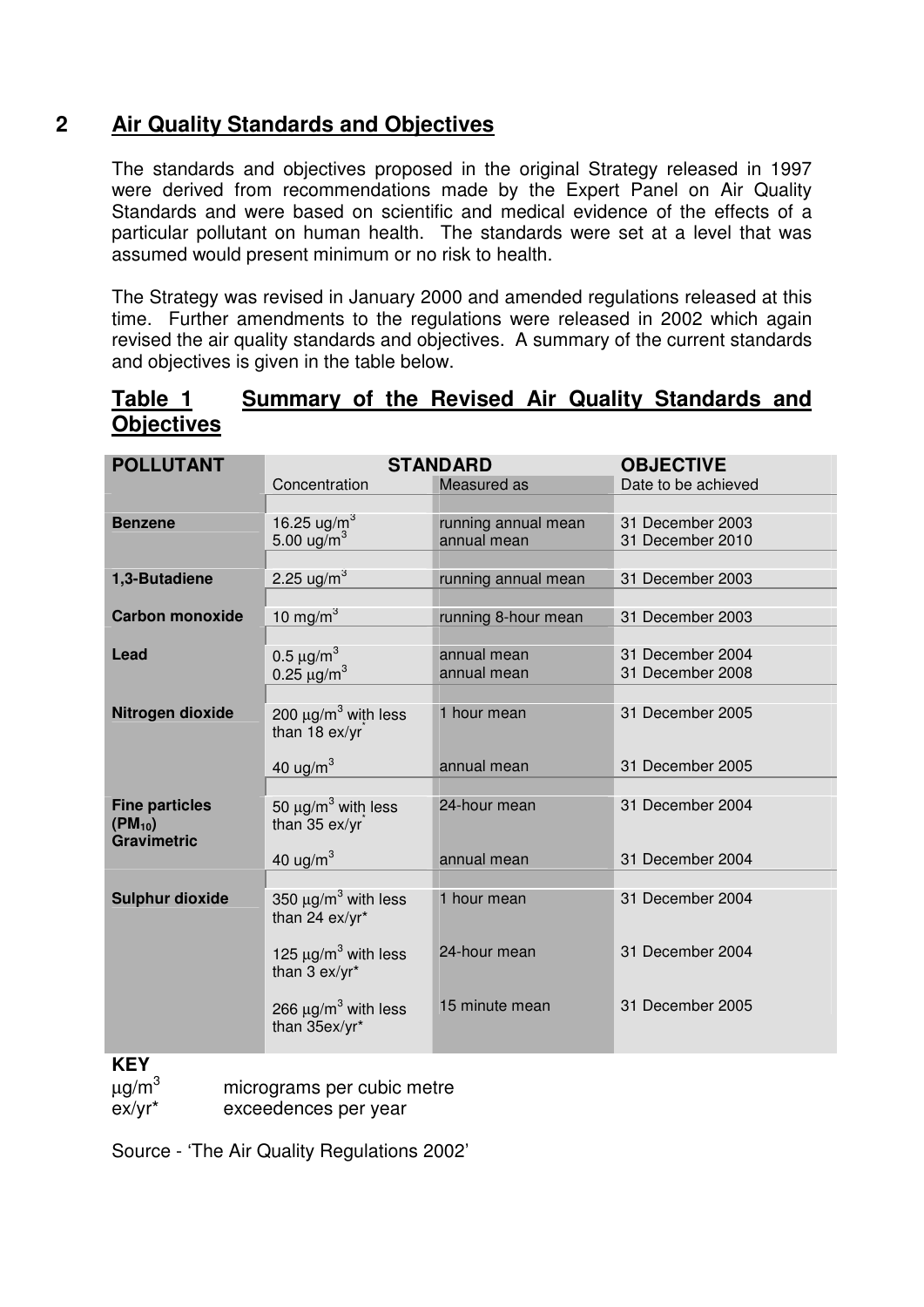## **3 Consultation**

As with the previous review and assessment reports, authorities are required to consult a number of bodies and organisations. Consultation will be undertaken in line with the guidance document.

**Consultees** for the Progress Report are:-

- The Secretary of State
- The Environment Agency
- Derbyshire County Council

**Copies** of the Progress Report will be made available for public inspection at:-

- The Council offices
- **Town Centre Bureaux**
- **Public libraries throughout the Borough**

They will also be available on the Councils web site.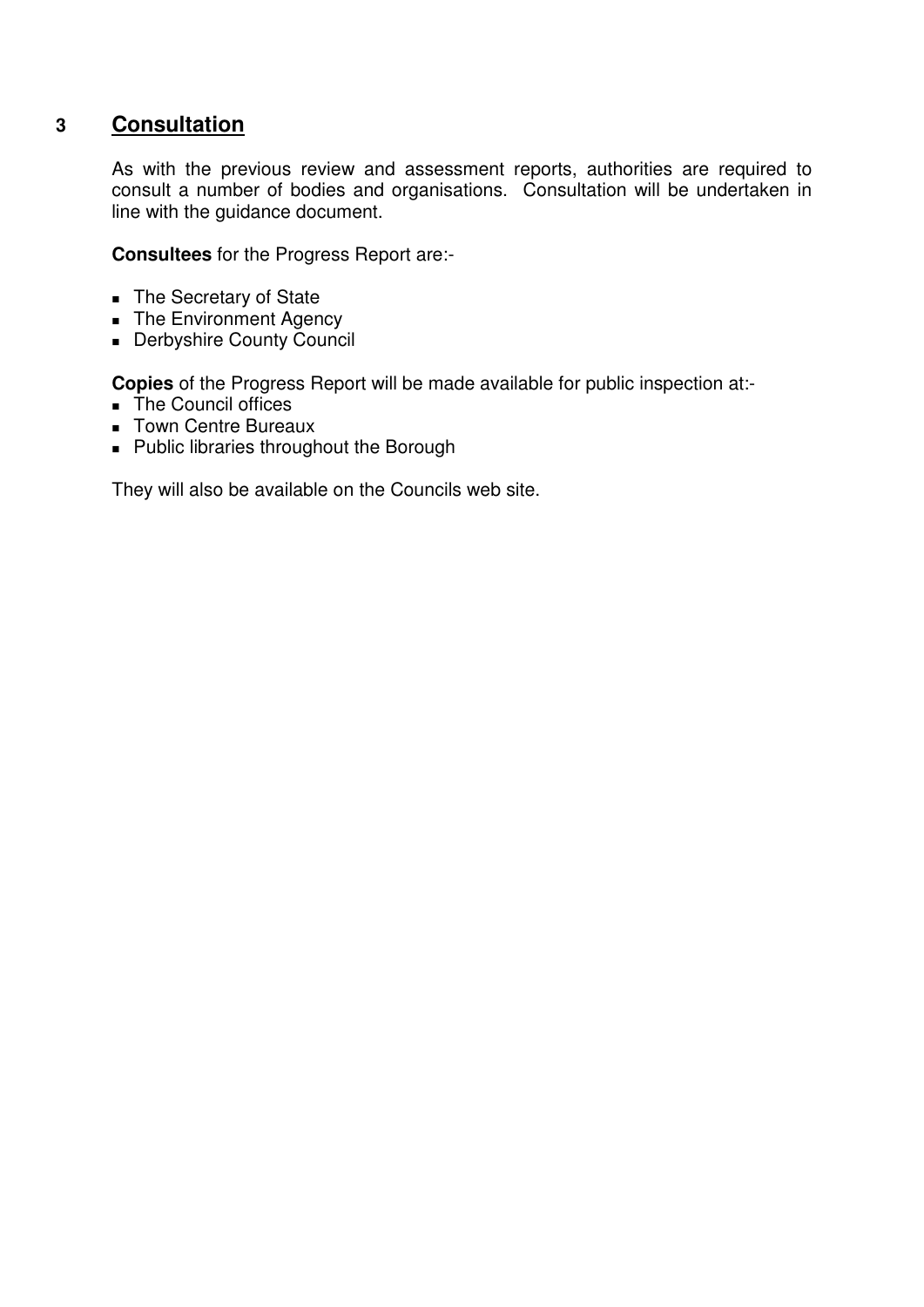## **4 Summary of the 2003 Updating and Screening Assessment**

## **4.1 Updating and Screening Assessment for Carbon Monoxide**

The Updating and Screening Assessment was based on the guidance and checklists provided in Technical Guidance LAQM. TG(03) and the results are produced in Table 2 below.

## **Table 2**

| Data to be assessed                                                     | Work undertaken                                                                                                                 | <b>Comments</b>                                                                                                                                                                                                                        |
|-------------------------------------------------------------------------|---------------------------------------------------------------------------------------------------------------------------------|----------------------------------------------------------------------------------------------------------------------------------------------------------------------------------------------------------------------------------------|
| <b>Monitoring:</b><br>(A) Monitoring data                               | Collate all CO monitoring data                                                                                                  | No monitoring has been undertaken for either<br>round 1 or round 2 reviews and assessments                                                                                                                                             |
| <b>Road Traffic</b><br>(B) Busy roads or junctions in<br>built up areas | 1. Identify 'very busy' roads and junctions<br>in areas where the 2003 background is<br>expected to be $>1$ mg/m <sup>3</sup> . | No road links within the Borough have daily<br>average traffic flows (AADT) >80,000 for single<br>carriageways or >120,000 for dual<br>carriageways.<br>Modelled background levels for the Borough<br>are all $<$ 1mg/m <sup>3</sup> . |

## **Conclusion**

Since the traffic flows and background concentrations of carbon monoxide are well below the criteria set in LAQM. TG(03) it was not necessary to proceed to a Detailed Assessment for carbon monoxide.

## **4.2 Updating and Screening Assessment for benzene**

The Updating and Screening Assessment was based on the guidance and checklists provided in Technical Guidance LAQM. TG(03) and the results are produced in Table 3 below.

## **Table 3**

| unio v                                                                     |                                                                                                                                                                       |                                                                                                                                                                                                                                             |  |  |
|----------------------------------------------------------------------------|-----------------------------------------------------------------------------------------------------------------------------------------------------------------------|---------------------------------------------------------------------------------------------------------------------------------------------------------------------------------------------------------------------------------------------|--|--|
| Data to be assessed                                                        | Work undertaken                                                                                                                                                       | <b>Comments</b>                                                                                                                                                                                                                             |  |  |
| Monitoring:<br>(A) Monitoring data                                         | Collate all benzene monitoring data                                                                                                                                   | Limited monitoring was undertaken prior to<br>round 1 review, but data not 'bias corrected'<br>so not included in this review. No round 2<br>monitoring undertaken.                                                                         |  |  |
| <b>Road Traffic</b><br>(B) Busy roads or junctions in<br>built up areas    | 1. Identify 'very busy' roads and junctions<br>in areas where the 2003 background is<br>expected to be $>$ 2ug/m <sup>3</sup> .                                       | No road links within the Borough have daily<br>average traffic flows $(AADT) > 80,000$ for<br>single carriageways or $>120,000$ for dual<br>carriageways.<br>Modelled background levels for the Borough<br>are all $<$ 2ug/m <sup>3</sup> . |  |  |
| <b>Industrial Sources</b><br>(C) Industrial Sources<br>(D) Petrol Stations | likely to<br>Identify any processes<br>emit<br>significant quantities of benzene<br>(from<br>Annex $2 -$ Appendix E)<br>Identify petrol stations with a throughput in | There are no processes identified in this area<br>or adjacent areas listed as significant.<br>One petrol station is located near to a road                                                                                                  |  |  |
|                                                                            | excess of 2000m <sup>3</sup> per annum with a 'busy'<br>road nearby and relevant exposure within<br>$10m$ .                                                           | where $AADT > 30,000$ but no receptors<br>located within 10m of pumps as site is on<br>retail park.                                                                                                                                         |  |  |
| <b>Other Sources</b><br>(E)<br>Major<br>petrol<br>storage<br>depots        | Identify any major petrol storage depots                                                                                                                              | There are no major petrol storage depots in<br>this area.                                                                                                                                                                                   |  |  |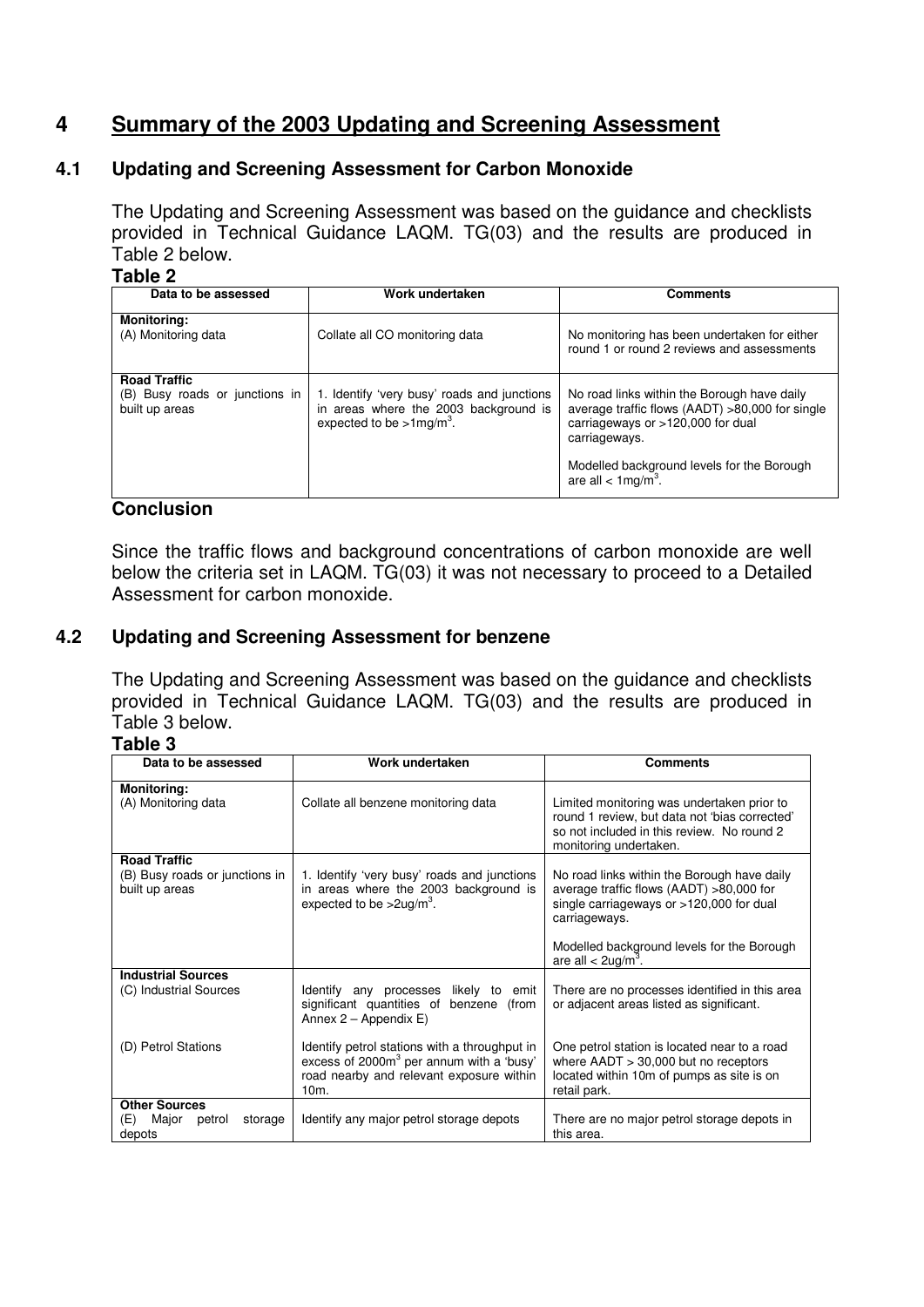## **Conclusion**

As there were no relevant road links, industrial processes or major petrol handling storage depots within this area as described in LAQM. TG(03) it was not necessary to proceed to a Detailed Assessment for benzene.

## **4.3 Updating and Screening Assessment for 1,3 - butadiene**

The Updating and Screening Assessment was based on the guidance and checklists provided in Technical Guidance LAQM. TG(03) and the results are produced in Table 4 below.

#### **Table 4**

| Data to be assessed                                                  | Work undertaken                                                                              | <b>Comments</b>                                                                                          |
|----------------------------------------------------------------------|----------------------------------------------------------------------------------------------|----------------------------------------------------------------------------------------------------------|
| <b>Monitoring:</b><br>(A) Monitoring data                            | Collate all 1,3-Butadiene monitoring data                                                    | No monitoring has been undertaken for<br>either round 1 or round 2 reviews and<br>assessments            |
| <b>Industrial Sources</b><br>(B) New Industrial Sources              | processes likely to emit<br>Identify any<br>significant quantities of 1,3-Butadiene.         | No new process have been established in<br>this area that use or emit 1,3-Butadiene.                     |
| (C) Industrial sources with<br>substantially increased<br>emissions. | Determine any sources identified in the<br>first round that may have increased<br>emissions. | No processes were identified in the first<br>round that emit significant quantities of<br>1.3-Butadiene. |

## **Conclusion**

As there were no relevant industrial processes as described in LAQM. TG(03) it was not necessary to proceed to a Detailed Assessment for 1,3-Butadiene.

## **4.4 Updating and Screening Assessment for lead**

The Updating and Screening Assessment was based on the guidance and checklists provided in Technical Guidance LAQM. TG(03) and the results are produced in Table 5 below.

## **Table 5**

| Data to be assessed                                                  | Work undertaken                                                                              | <b>Comments</b>                                                                                                                                                                                                                             |
|----------------------------------------------------------------------|----------------------------------------------------------------------------------------------|---------------------------------------------------------------------------------------------------------------------------------------------------------------------------------------------------------------------------------------------|
|                                                                      |                                                                                              |                                                                                                                                                                                                                                             |
| <b>Monitoring:</b><br>(A) Monitoring data                            | Collate all lead monitoring data                                                             | Limited monitoring was undertaken for<br>round 1 review, but data showed no<br>likelihood of exceedences. No round 2<br>monitoring undertaken.                                                                                              |
| <b>Industrial Sources</b><br>(B) New Industrial Sources              | Identify any processes likely to emit<br>significant quantities of lead.                     | No new processes have been established<br>in this area that use or emit lead.                                                                                                                                                               |
| (C) Industrial sources with<br>substantially increased<br>emissions. | Determine any sources identified in the<br>first round that may have increased<br>emissions. | No sites within the area have substantially<br>increased emissions. Also, the two<br>largest ferrous and non-ferrous metal<br>foundries in the area have now closed. All<br>others have furnaces with melting<br>capacities $< 0.5$ tonnes. |

## **Conclusion**

As there were no relevant industrial processes as described in LAQM. TG(03) it was not necessary to proceed to a Detailed Assessment for lead.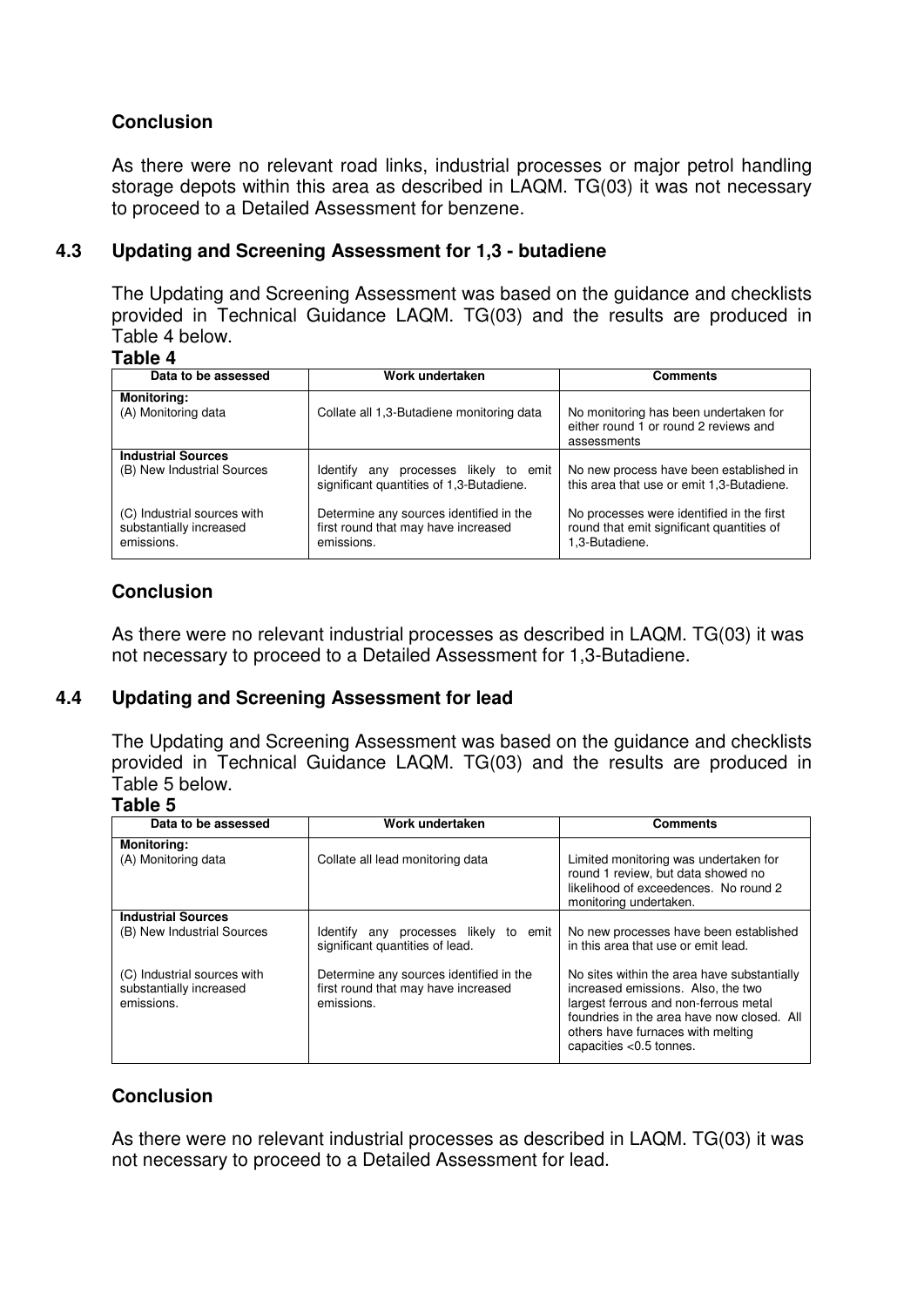## **4.5 Updating and Screening Assessment for Sulphur Dioxide**

The Updating and Screening Assessment was based on the guidance and checklists provided in Technical Guidance LAQM.TG(03) and the results are produced in Table 6 below.

## **Table 6**

| Data to be assessed                                                  | Work undertaken                                                                        | <b>Comments</b>                                                                                                                                                                                                                                                                                                                                                                                                    |
|----------------------------------------------------------------------|----------------------------------------------------------------------------------------|--------------------------------------------------------------------------------------------------------------------------------------------------------------------------------------------------------------------------------------------------------------------------------------------------------------------------------------------------------------------------------------------------------------------|
| Monitoring:                                                          |                                                                                        |                                                                                                                                                                                                                                                                                                                                                                                                                    |
| (A) Monitoring data                                                  | Collate all sulphur dioxide<br>monitoring data                                         | Monitoring ongoing using 8 – port bubbler (acidity).<br>Data used in round 1 review, but showed no likelihood<br>of exceedences. Round 2 - monitoring undertaken<br>again with 8 - port. Data for 2001 and 2002 show max<br>daily mean to be $49*1.25 = 61.25$ ug/m <sup>3</sup> (2001)<br>$56*1.25 = 70$ ug/m <sup>3</sup> (2002).                                                                                |
| (B) Monitoring within AQMA                                           | No AQMA declared                                                                       |                                                                                                                                                                                                                                                                                                                                                                                                                    |
| <b>Industrial Sources</b><br>(C) New Industrial Sources              | Identify any processes likely<br>to emit significant quantities<br>of sulphur dioxide. | No new industrial sources likely to emit $SO2$ have been<br>identified.                                                                                                                                                                                                                                                                                                                                            |
| (D) Industrial sources with<br>substantially increased<br>emissions. | Determine any sources<br>identified in round 1 that may<br>have increased emissions.   | Sources identified in round 1 were found not to be likely<br>to lead to exceedences. No processes have<br>substantially increased emissions.                                                                                                                                                                                                                                                                       |
| (E) Domestic coal burning.                                           | Identify areas of significant<br>coal burning.                                         | Monitoring undertaken at Alfreton using 8-port to<br>evaluate coal emissions as round 1. Results are as<br>follows. Data for 2001 and 2002 show max daily mean<br>to be $49*1.25 = 61.25$ ug/m <sup>3</sup> (2001) 56 $*1.25 = 70$ ug/m <sup>3</sup><br>(2002). See Appendix 4. LAQM.TG(03) advises where<br>max daily mean (multiplied by $1.25$ ) < 80ug/m <sup>3</sup> there is<br>no likelihood of exceedence. |
| (F) Small boilers > 5Mw.                                             | Collate data on small oil/coal<br>fired boilers.                                       | From round 1, Stevensons Dyers at Bullbridge had<br>heavy fuel oil fired boiler plant in the range 5Mw -<br>20Mw. These have now been converted to gas firing<br>with diesel back up so are not likely to lead to<br>exceedences.                                                                                                                                                                                  |
| (G) Shipping                                                         | N/A                                                                                    | N/A                                                                                                                                                                                                                                                                                                                                                                                                                |
| (H) Railway locomotives                                              | Identify locations where<br>stationary for>15 mins.                                    | No locations identified – transit stations only.                                                                                                                                                                                                                                                                                                                                                                   |

## **Conclusion**

There were no relevant industrial processes as described in LAQM. TG(03). Monitoring results showed that there are not likely to be exceedences due to domestic coal burning and the only boiler plant in the range 5 – 20Mw being fired by oil or coal have been converted to gas firing. It was not necessary to proceed to a Detailed Assessment for sulphur dioxide.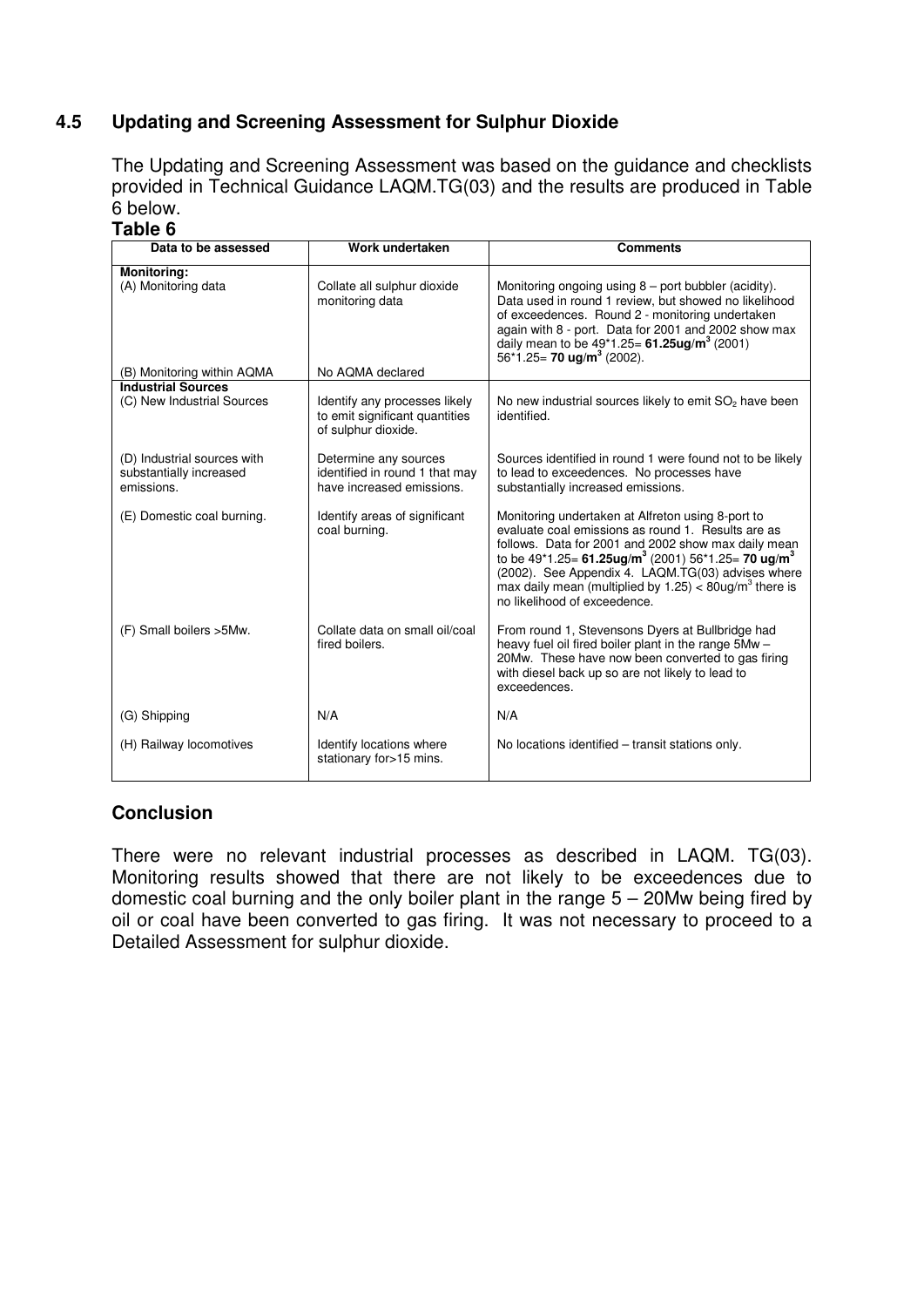## **4.6 Updating and Screening Assessment for PM<sup>10</sup>**

The Updating and Screening Assessment was based on the guidance and checklists provided in Technical Guidance LAQM.TG(03) and the results are produced in Table 7 below.

## **Table 7**

| Data to be assessed                                                  | Work undertaken                                                                                      | Comments                                                                                                                                                                                                                                                     |
|----------------------------------------------------------------------|------------------------------------------------------------------------------------------------------|--------------------------------------------------------------------------------------------------------------------------------------------------------------------------------------------------------------------------------------------------------------|
|                                                                      |                                                                                                      |                                                                                                                                                                                                                                                              |
| <b>Monitoring:</b><br>(A) Monitoring data outside<br>an AOMA.        | Collate all monitoring data.                                                                         | Limited monitoring was undertaken for round 1 review,<br>but data showed no likelihood of exceedences. No round<br>2 monitoring undertaken.                                                                                                                  |
| (B) Monitoring within AQMA.                                          | No AQMA declared                                                                                     |                                                                                                                                                                                                                                                              |
| <b>Road Traffic:</b><br>(C) Junctions.                               | Identify busy junctions with<br>relevant exposure.                                                   | Relevant junctions are listed with DMRB calculations in<br>Section 10.7.                                                                                                                                                                                     |
| (D) Roads with high flows of<br>buses and/or HGV's.                  | Identify all roads where AADT<br>> 20% HGV.                                                          | No road links within area have AADT where HGV's >20%.                                                                                                                                                                                                        |
| (E) New roads since round 1.                                         | Identify new road links.                                                                             | No new roads have been constructed since round 1<br>review.                                                                                                                                                                                                  |
| (F) Roads close to objective<br>in round 1.                          | Identify any roads where<br>more than 30 exceedences of<br>50ug/m <sup>3</sup> predicted in round 1. | No road links were identified (using DMRB) as having<br>significant potential to exceed objectives.                                                                                                                                                          |
| (G) Roads with significantly<br>changed traffic flows                | Identify any roads with AADT<br>$> 10,000$ where large<br>increase in flow.                          | Comparison of traffic flows between 2003 levels corrected<br>to 2005 and 1996 flows corrected to 2005 for round 1<br>show that the predicted flows were overestimated and<br>there are no road links that have been subject to 'large'<br>increases in flow. |
| <b>Industrial Sources</b>                                            |                                                                                                      |                                                                                                                                                                                                                                                              |
| (H) New Industrial Sources                                           | Identify any new processes<br>likely to emit significant<br>quantities of $PM_{10}$ .                | No new processes have been identified since round 1<br>which are listed in Annex 2 - Appendix E.                                                                                                                                                             |
| (I) Industrial sources with<br>substantially increased<br>emissions. | Determine any sources<br>identified in the first round<br>that may have increased<br>emissions.      | No sources have been identified that have increased<br>emissions. Several of the sources assessed in round 1<br>have also now closed. Notably - the only 2 potentially<br>significant foundries and the operating opencast site.                             |
| <b>Domestic Sources</b><br>(J) Domestic coal burning.                | Identify areas of significant<br>coal burning.                                                       | No areas were identified as having higher incidence of<br>coal burning in any parts of the Borough. All non-smoke<br>control areas were of similar incidence.                                                                                                |
| <b>Other Sources</b><br>(K) Quarries and Opencast<br>Coal Sites.     | Establish whether there is<br>significant exposure 'near' to<br>the dust sources.                    | There is currently 1 quarry and 1 opencast coal site either<br>operating or in the process of beginning operations.                                                                                                                                          |
| (L) Aircraft                                                         | Identify any relevant<br>exposure.                                                                   | There are no airports within 500m of this Borough.                                                                                                                                                                                                           |

## **Conclusion**

There were no relevant industrial processes as described in LAQM. TG(03) apart from a potential opencast coal site. No complaints have been received about this site. The density of coal burning housing in areas not subject to smoke control orders was well below the level likely to lead to exceedences. Road traffic was evaluated using DMRB and found to be below the criteria listed in the guidance. It was not necessary to proceed to a Detailed Assessment for  $PM_{10}$ .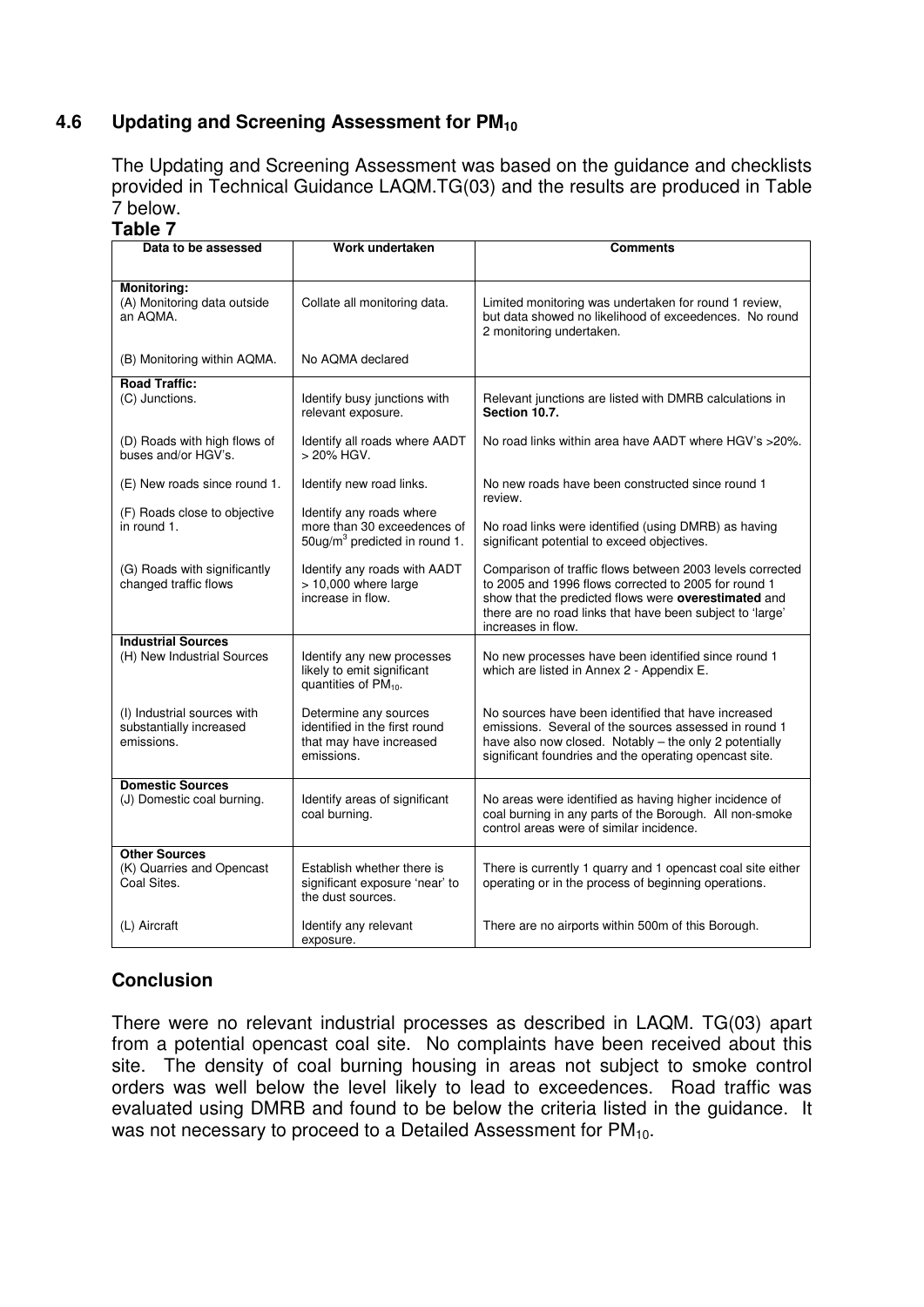## **4.7 Updating and Screening Assessment for NO<sup>2</sup>**

The Updating and Screening Assessment was based on the guidance and checklists provided in Technical Guidance LAQM. TG(03) and the results are produced in Table 8 below.

## **Table 8**

| Data to be assessed                                                            | Work undertaken                                                                                                     | <b>Comments</b>                                                                                                                                                                                                                                              |
|--------------------------------------------------------------------------------|---------------------------------------------------------------------------------------------------------------------|--------------------------------------------------------------------------------------------------------------------------------------------------------------------------------------------------------------------------------------------------------------|
| Monitoring:<br>(A) Monitoring data                                             | Collate all monitoring data                                                                                         | Stage 3 report prepared for round 1 review included<br>monitoring using chemiluminescent continuous<br>analyser and bias adjusted diffusion tubes, but data<br>showed no likelihood of exceedences on any road<br>links.                                     |
|                                                                                |                                                                                                                     | No round 2 monitoring undertaken.                                                                                                                                                                                                                            |
| (B) Monitoring within AQMA.                                                    | No AQMA declared.                                                                                                   | N/A                                                                                                                                                                                                                                                          |
| (C) Narrow congested streets<br>with properties located close to<br>kerb.      | Check whether these<br>locations were considered in<br>round 1 review.                                              | Addressed in round 1 review (Stage 3 report) with<br>continuous monitor and diffusion tubes. No likelihood<br>of exceedences predicted.                                                                                                                      |
| (D) Junctions.                                                                 | Check whether junctions<br>were addressed in round 1.                                                               | The major junctions (Nottingham Road Ripley and<br>Codnor Market Place) which have relevant exposure<br>within 10m of the kerb were also addressed in round 1<br>(Stage 3 report). No exceedences likely.                                                    |
| (E) Busy streets where people<br>may spend 1-hour or more close<br>to traffic. | Check whether relevant<br>locations were assessed in<br>round 1.                                                    | The only road link >10,000 vehicles per day with<br>potential exposure for 1-hour is the A6 trunk road in<br>Belper town centre. This was specifically targeted in<br>round 1 (Stage 3 report).                                                              |
| (F) Roads with high flows of<br>buses and/or HGV's.                            | Check whether road links<br>with %HGV >25% were<br>addressed in round 1 review.                                     | No road links identified in traffic survey issued by<br>Derbyshire County Council for this Borough that have<br>$HGV\% > 25\%.$                                                                                                                              |
| (G) New or proposed roads<br>since round 1 review.                             | Check for new roads.                                                                                                | No new or proposed roads since round 1.                                                                                                                                                                                                                      |
| (H) Roads close to objective in<br>round 1.                                    | Identify any roads where<br>annual mean concentration<br>above $36$ ug/m $3$ but below<br>$40$ um/m $3$ at round 1. | All predicted levels validated by monitoring at round 1<br>(Stage 3 report) for relevant locations were $<$ 36ug/m <sup>3</sup> .                                                                                                                            |
| (I) Roads with significantly<br>changed traffic flows.                         | Identify any roads with AADT<br>$> 10,000$ that have<br>experienced 'large' increases<br>in traffic.                | Comparison of traffic flows between 2003 levels<br>corrected to 2005 and 1996 flows corrected to 2005 for<br>round 1 show that the predicted flows were<br>overestimated and there are no road links that have<br>been subject to 'large' increases in flow. |
| (J) Bus stations.                                                              | Identify any non-enclosed<br>bus stations with relevant<br>exposure within 10m where<br>>1000 bus movements/dav     | Bus station in Belper is enclosed with no residential<br>properties within 10m and <1000 movements/day. Bus<br>station in Alfreton - no relevant exposure within 10m<br>and <1000 movements/dav.                                                             |
| <b>Industrial Sources</b>                                                      |                                                                                                                     |                                                                                                                                                                                                                                                              |
| (K) New Industrial Sources                                                     | Identify any new processes<br>likely to emit significant<br>quantities of $NOx$ .                                   | No new processes identified.                                                                                                                                                                                                                                 |
| (L) Industrial sources with<br>substantially increased<br>emissions.           | Determine any sources<br>identified in round 1 that may<br>have increased emissions.                                | No industrial sources were identified in round 1 review<br>that were likely to cause exceedences.                                                                                                                                                            |
| (M) Aircraft.                                                                  | Identify airports with<br>emissions at <200m.                                                                       | No airports in this Borough.                                                                                                                                                                                                                                 |

## **Conclusion**

There were no relevant industrial processes as described in LAQM. TG(03). Monitoring results showed traffic emissions were again unlikely to give exceedences of the objectives and it was not necessary to undertake a Detailed Assessment.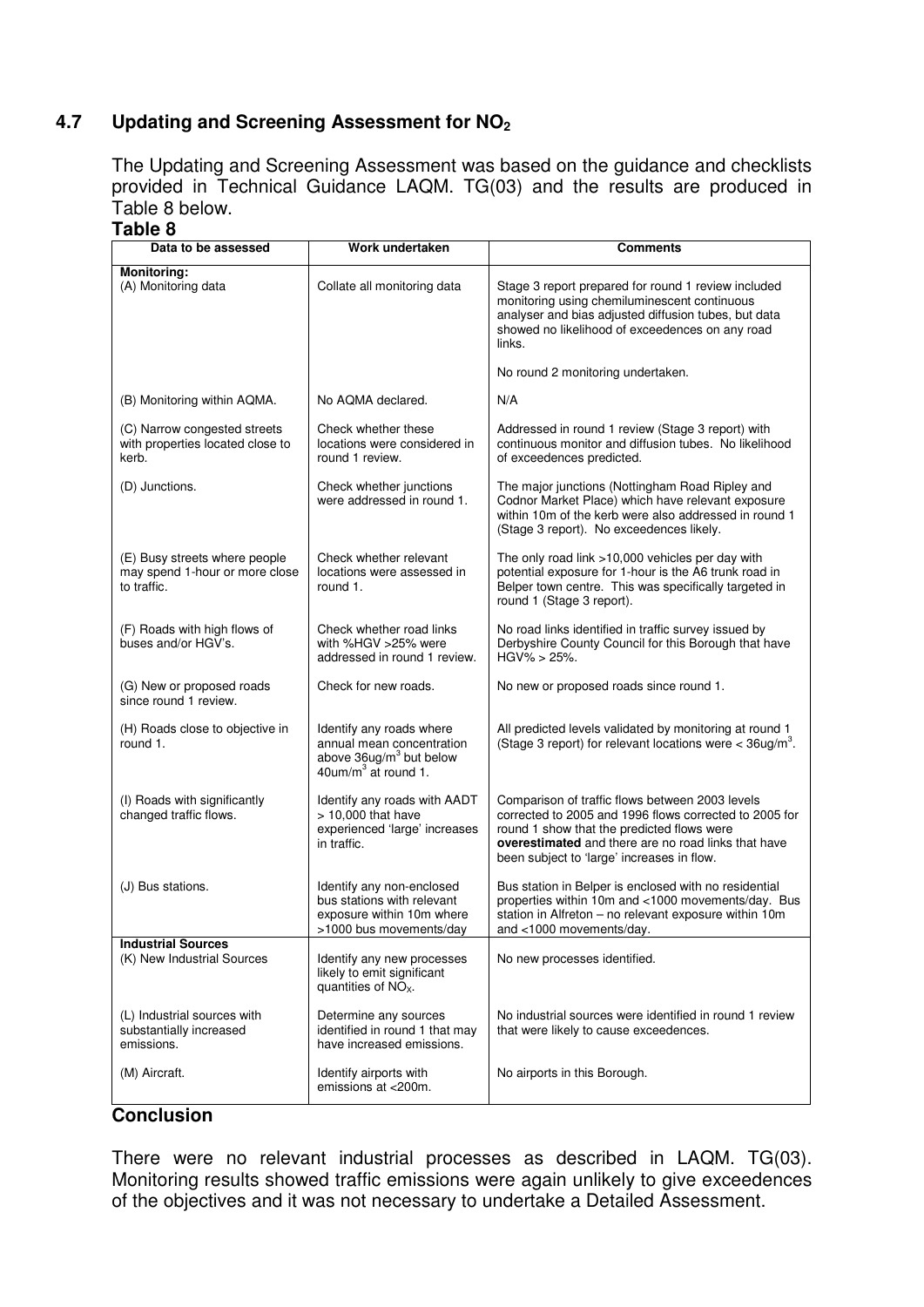## **5 New Monitoring Results**

As reported in the Updating and Screening Assessment done in 2003, no detailed assessment of pollution levels was required. It was decided therefore not to conduct any air quality monitoring at that time so no new monitoring results are available.

However, in order to provide more information for the next Updating and Screening Assessment to be conducted in 2006, a series of diffusion tube monitoring studies have been started for sulphur dioxide, nitrogen dioxide and benzene. These results, when available, will look at ongoing trends for pollutant levels at the locations most likely to produce the highest results within the authority area.

The surveys are investigating the following sources:

- $SO<sub>2</sub>$  domestic solid fuel heating systems within non-smoke control areas in the four main town residential areas.
- $NO<sub>2</sub>$  road traffic emissions from the main road links and major junctions highlighted in previous reports.
- Benzene from the two most likely industrial sources (although neither list benzene as a solvent used directly in the process).

To provide comparison data, the diffusion tube surveys for  $NO<sub>2</sub>$  and  $SO<sub>2</sub>$  have a triplicate site co-located with a real time NOx analyser (at an adjacent authority) and our own 8-port smoke/SO<sub>2</sub> sampler. Due to the improbability of any significant benzene concentrations being recorded it was not considered necessary to co-locate any tubes with continuous analysers, but this will be reviewed on an ongoing basis as the results become available. Correction factors are available for all tubes used and they are supplied direct from NETCEN laboratories under the Scientifics company name.

## **6 New Local Developments**

## **6.1 Retail Developments**

No new local developments have been identified which may have a significant adverse effect on air quality. The only development to note is a new supermarket store on Hall Road at Alfreton which is currently being built on the site of a previous large car dealership and service facility. This may increase traffic flows locally but this area was below the criteria in the USA and had no sensitive receptors within 10 metres of the carriageways at this point. This site will be further addressed in the diffusion tube survey as no predictions of the effects on traffic flows, particularly on the nearby A61 trunk road, are currently available.

## **6.2 Mixed Use Developments**

One mixed use development has recently been granted planning permission and work has now started on preparing the site. The development is on the former Fuchs Lubricants site off Derby Road, Belper and will comprise part housing and part commercial use. The commercial operations on site are to consist of:

- Office accommodation
- A hotel
- Restaurant/public house

It is unlikely that the commercial operations on site will have any adverse effect on air quality and more detailed assessment will not be required.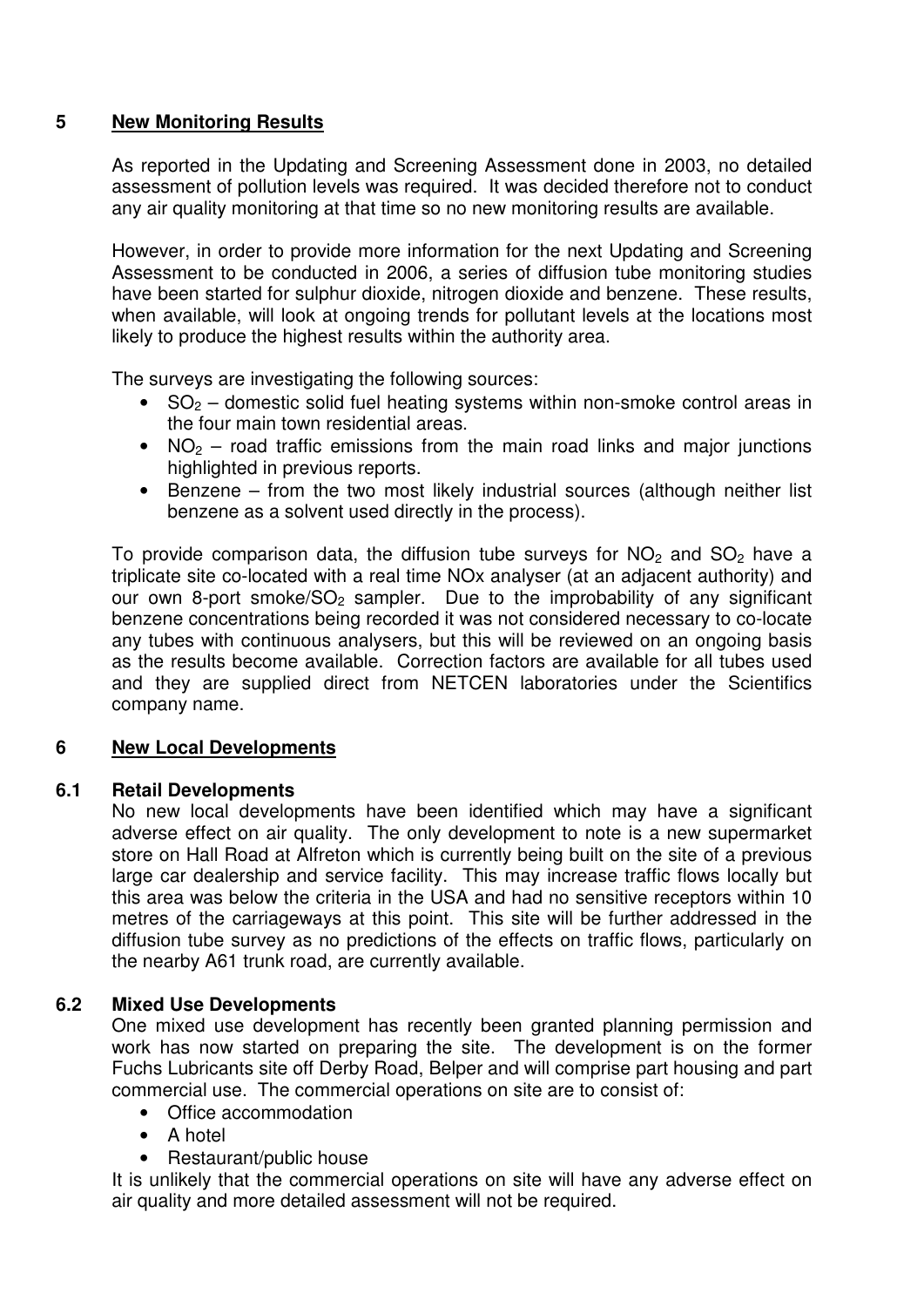## **6.3 Part A(1), A(2) and B Sites**

No new Part A(1), Part A(2) or Part B processes as listed in LAQM. TG(03) have been started since the completion of the Updating and Screening Assessment in 2003.

## **6.4 Landfills, Quarries and Opencast sites**

No new landfills, quarries or opencast sites have been granted planning permission in this area.

One positive improvement is scheduled to take place in the coming months. The only operational opencast coal site within the borough is due to finish coal extraction in mid 2004 and will then be restored to agricultural use.

## **7 Action Plans**

As no action plans are currently in progress there is nothing to report in this section.

## **8 Local Air Quality Strategy**

Since this authority has not declared any Air Quality Management Areas, no Local Air Quality Strategy has been produced. Previous reviews and assessments have shown that pollutant levels are likely to be comfortably below the targets by the appropriate dates and it was not considered necessary therefore to implement a local strategy. Actions will continue to be taken to reduce the impact of this Council on the environment, for example by 'greening' the vehicle fleet and reducing energy usage etc by individual departments rather than under the provisions of a local strategy.

## **9 Planning and Policies**

No planning applications for new developments have been listed which have required air quality assessments.

There are no local planning policies directly relating to air quality. All relevant applications are considered on an individual basis for air quality implications and the Environmental Services Department has a direct input into the formulation of the Local Plan

## **10 Local Transport Plans**

The Derbyshire Local Transport Plan produced by Derbyshire County Council proposes the following initiatives:

**"Outcome Targets** 

**• to contribute to the aims of the Road Traffic Reduction Act by:** 

**- achieving an increase of at least 5% in the number of primary school pupils (ie up to 11 years) travelling to school by non-car modes by 2005/06** 

**- achieving a reduction of at least 6% in the number of single occupancy car journeys to work within two years of an employer adopting a Travel Plan** 

**• to reduce by at least 40% by 2010 the number of people killed or seriously injured in road traffic accidents (from a 1995-98 baseline)** 

**• to increase the number of bus passenger journeys in Derbyshire to at least 50 million per**